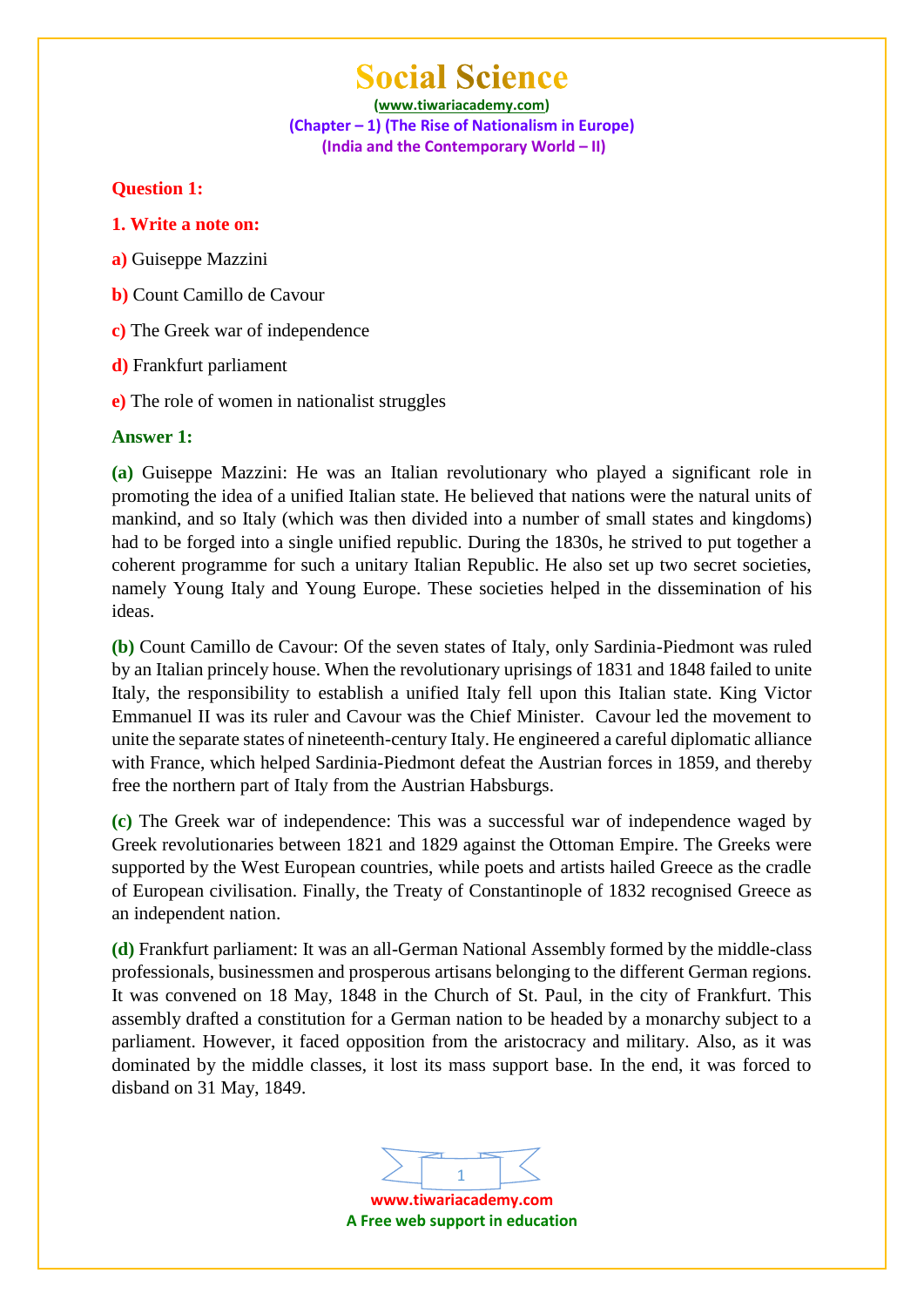**(www.tiwariacademy.com) (Chapter – 1) (The Rise of Nationalism in Europe) (India and the Contemporary World – II)**

**(e)** The role of women in nationalist struggles: Artistic representations of the French Revolution show men and women participating equally in the movement. Liberty is personified as a woman; also, liberal nationalism propounded the idea of universal suffrage, leading to women's active participation in nationalist movements in Europe. Although women had actively participated in nationalist struggles, they were given little or no political rights; an example being the Frankfurt parliament where women were admitted only as observers to stand in the visitors' gallery.

#### **Question 2:**

What steps did the French revolutionaries take to create a sense of collective identity among the French people?

#### **Answer 2:**

The French revolutionaries took many important steps to create a sense of collective identity among the French people. Ideas of la patrie (the fatherland) and le citoyen (the citizen) popularised the notion of a united community enjoying equal rights under a constitution. A new French flag replaced the royal standard. The Estates General was renamed the National Assembly and was elected by a group of active citizens. A central administrative system made uniform laws for the entire nation, and regional dialects were discouraged in favour of French as the national language.

#### **Question 3:**

Who were Marianne and Germania? What was the importance of the way in which they were portrayed?

#### **Answer 3:**

Marianne and Germania were respective female allegories for the French and the German nation. They stood as personifications of ideals like 'liberty' and 'the republic'. The importance of the way in which they were portrayed lay in the fact that the public could identify with their symbolic meaning, and this would instil a sense of national unity in them.

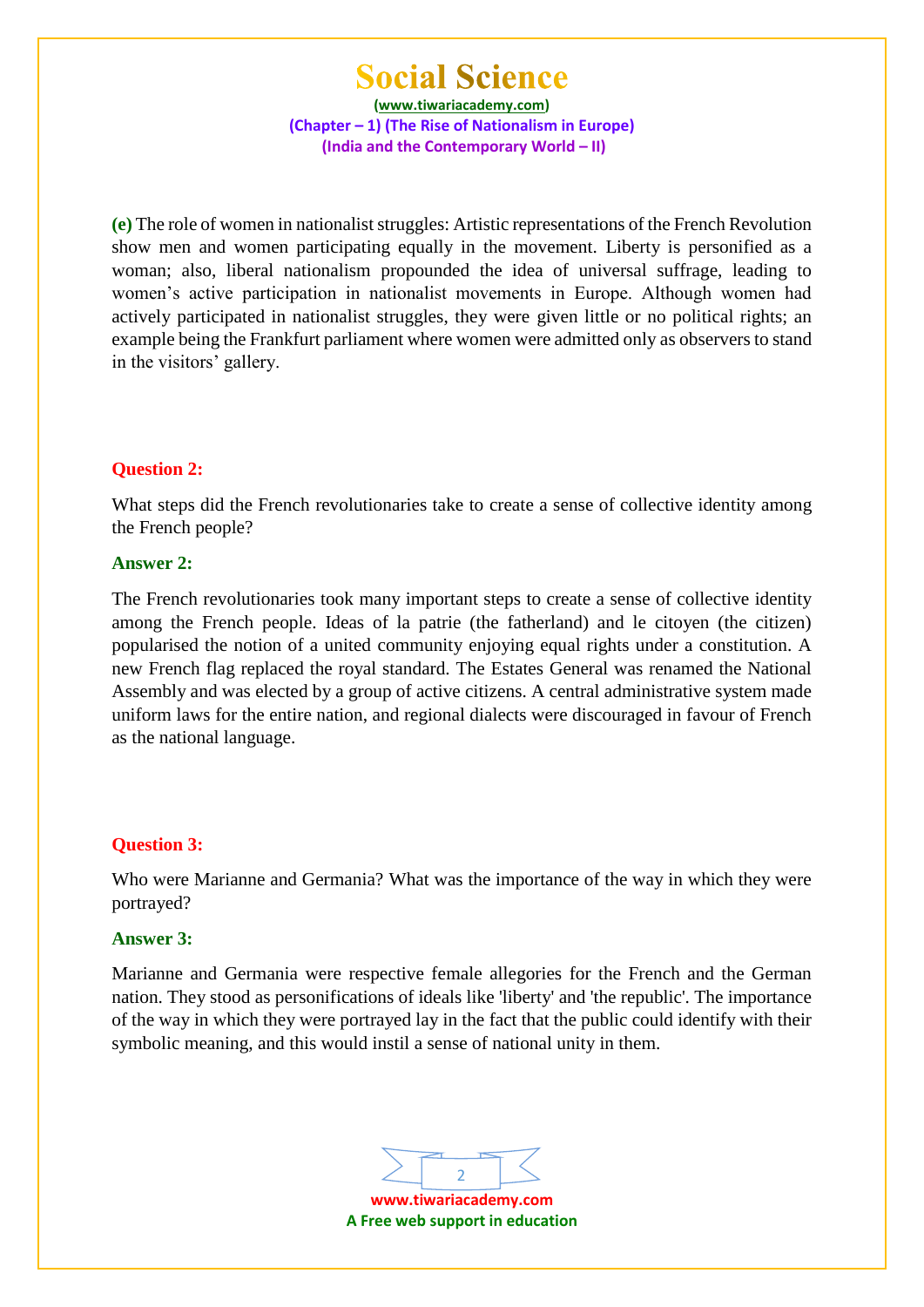**(www.tiwariacademy.com) (Chapter – 1) (The Rise of Nationalism in Europe) (India and the Contemporary World – II)**

#### **Question 4:**

Briefly trace the process of German unification.

### **Answer 4:**

The process of German unification was continued by Prussia after the defeat of the liberal, middle-class Germans at the hands of the aristocrats and the military in 1848. Its chief minister Otto von Bismarck carried out this process with the help of the Prussian army and bureaucracy. Over seven years, Prussia fought three wars with Austria, Denmark and France. These wars culminated in Prussian victory and German unification. William I, the Prussian king, was proclaimed German Emperor in January 1871, at Versailles.

### **Question 5:**

What changes did Napoleon introduce to make the administrative system more efficient in the territories ruled by him?

#### **Answer 5:**

Napoleon introduced several changes to make the administrative system more efficient in the territories ruled by him. He formulated the Civil Code of 1804, also known as the Napoleonic Code. It did away with privileges based on birth. This law established equality before law, and also secured the right to property. Napoleon shortened administrative divisions, abolished the feudal system, and freed peasants from manorial dues and serfdom. Transport and communications were improved too.



**A Free web support in education**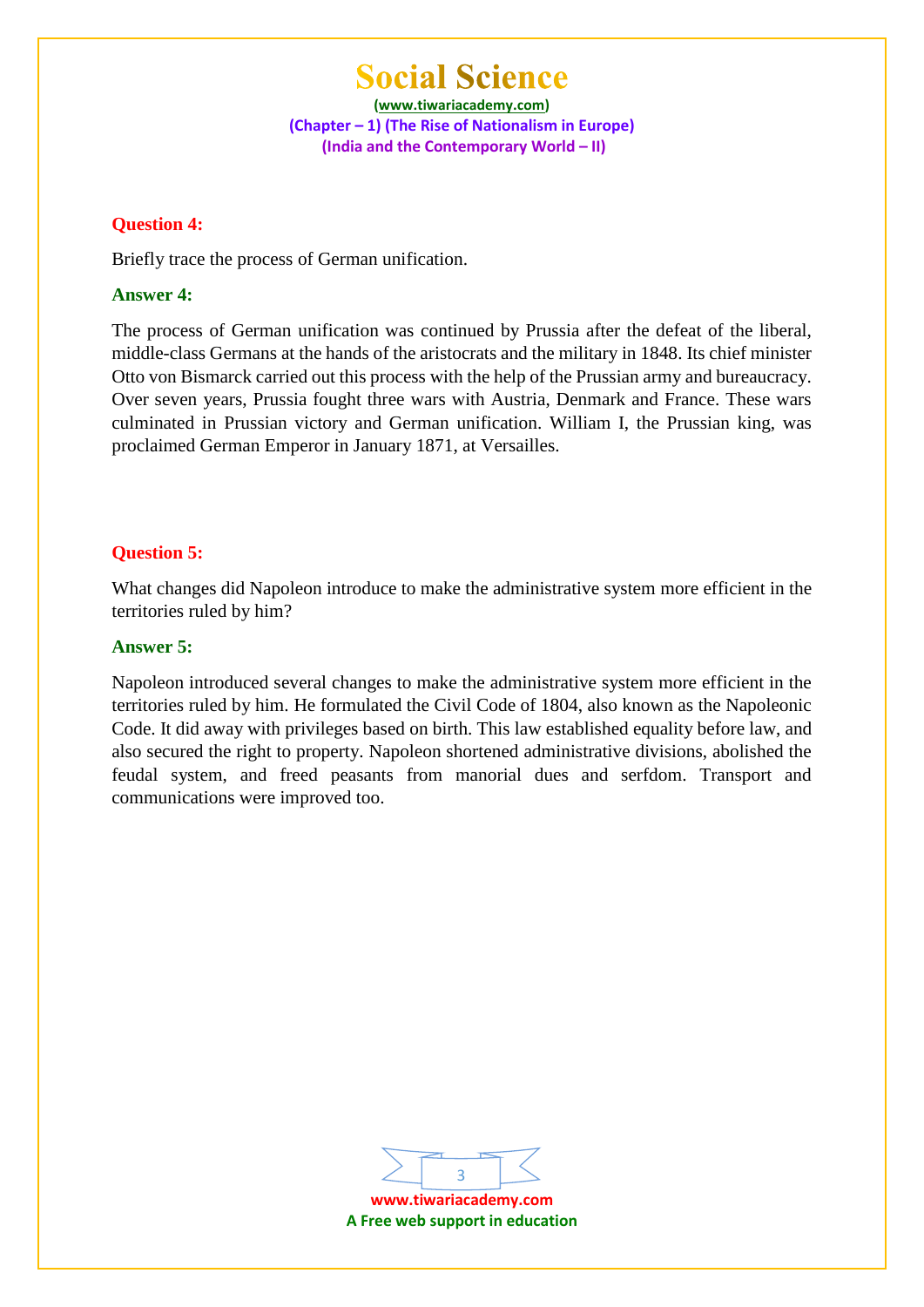**(www.tiwariacademy.com) (Chapter – 1) (The Rise of Nationalism in Europe) (India and the Contemporary World – II)**

### **DISCUSS**

### **Question 1:**

Explain what is meant by the 1848 revolution of the liberals. What were the political, social and economic ideas supported by the liberals?

#### **Answer 1:**

The 1848 revolution of the liberals refers to the various national movements pioneered by educated middle classes alongside the revolts of the poor, unemployed and starving peasants and workers in Europe. While in countries like France, food shortages and widespread unemployment during 1848 led to popular uprisings, in other parts of Europe (such as Germany, Italy, Poland and the Austro-Hungarian Empire), men and women of the liberal middle classes came together to voice their demands for the creation of nation-states based on parliamentary principles. In Germany, for example, various political associations comprising middle-class professionals, businessmen and prosperous artisans came together in Frankfurt to form an all-German National Assembly. This Frankfurt parliament drafted a constitution for a German nation to be headed by a monarchy subject to a parliament. Though such liberal movements were ultimately suppressed by conservative forces, the old order could never be restored. The monarchs realised that the cycles of revolution and repression could only be ended by granting concessions to the liberal-nationalist revolutionaries.

The political, social and economic ideas supported by the liberals were clearly based on democratic ideals. Politically, they demanded constitutionalism with national unification—a nation-state with a written constitution and parliamentary administration. They wanted to rid society of its class-based partialities and birth rights. Serfdom and bonded labour had to be abolished, and economic equality had to be pursued as a national goal. The right to property was also significant in the liberals' concept of a nation based on political, social and economic freedom.

#### **Question 2:**

Choose three examples to show the contribution of culture to the growth of nationalism in Europe.

#### **Answer 2:**

Apart from wars and territorial expansion, culture also played a crucial role in the development of nationalism. Romanticism was a European cultural movement aimed at developing national unity by creating a sense of shared heritage and common history. The Romantic artists' emphasis on emotions, intuition and mystical feelings gave shape and expression to nationalist sentiments. The strength of art in promoting nationalism is well exemplified in the role played

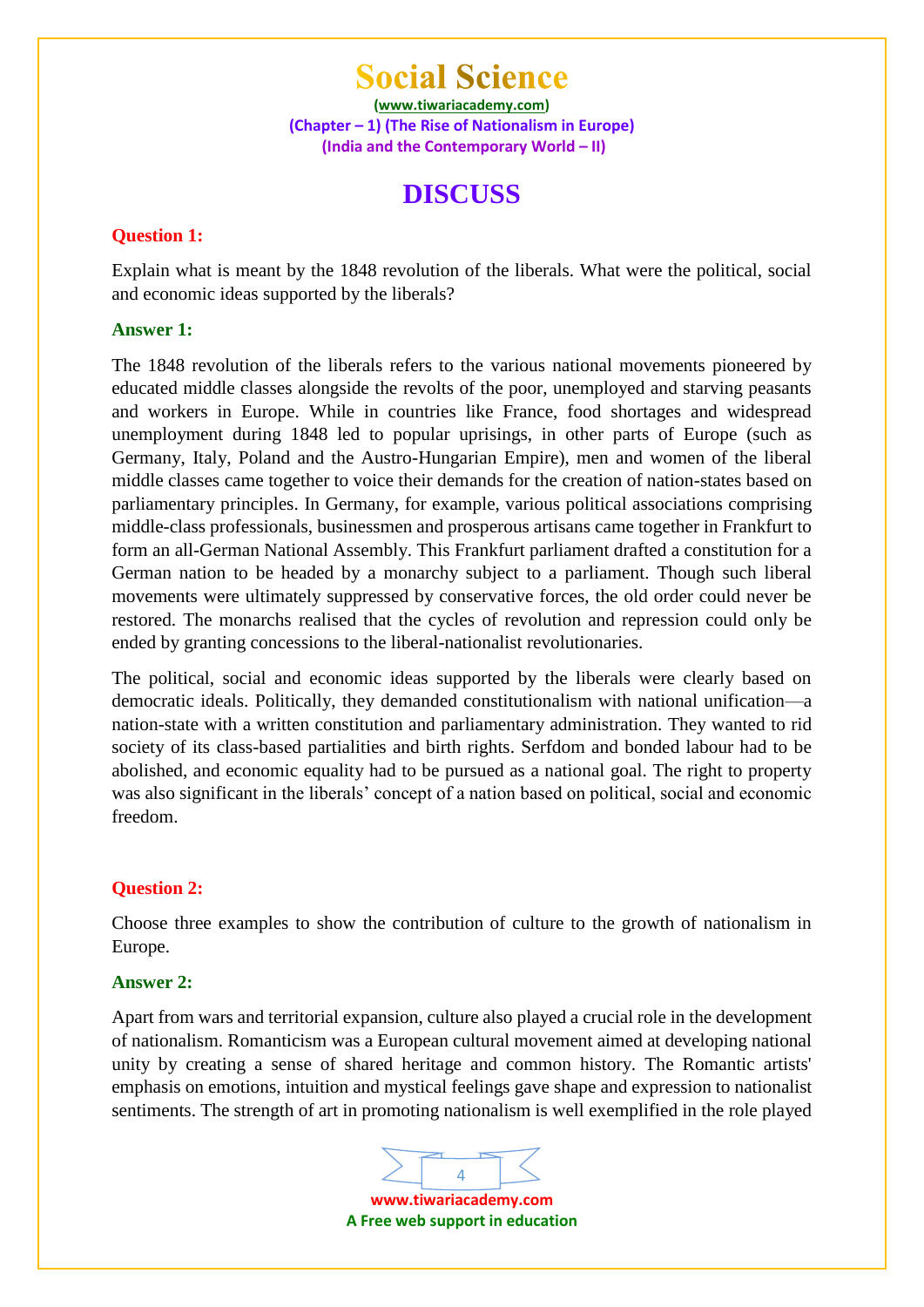**(www.tiwariacademy.com) (Chapter – 1) (The Rise of Nationalism in Europe) (India and the Contemporary World – II)**

by European poets and artists in mobilising public opinion to support the Greeks in their struggle to establish their national identity.

Folk songs, dances and poetry contributed to popularising the spirit of nationalism and patriotic fervour in Europe. Collecting and recording the different forms of folk culture was important for building a national consciousness. Being a part of the lives of the common people, folk culture enabled nationalists to carry the message of nationalism to a large and diverse audience. The Polish composer Karol Kurpinski celebrated and popularised the Polish nationalist struggle through his operas and music, turning folk dances like the polonaise and mazurka into nationalist symbols.

Language also played a distinctive role in developing nationalist feelings in Europe. An example of this is how during Russian occupation, the use of Polish came to be seen as a symbol of struggle against Russian dominance. During this period, Polish language was forced out of schools and Russian language was imposed everywhere. Following the defeat of an armed rebellion against Russian rule in 1831, many members of the clergy in Poland began using language as a weapon of national resistance. They did so by refusing to preach in Russian, and by using Polish for Church gatherings and religious instruction. The emphasis on the use of vernacular language, the language of the masses, helped spread the message of national unity.

#### **Question 3:**

Through a focus on any two countries, explain how nations developed over the nineteenth century.

#### **Answer 3:**

The development of the German and Italian nation states in the nineteenth century

Political fragmentation: Till the middle of the nineteenth century, the present-day nations of Germany and Italy were fragmented into separate regions and kingdoms ruled by different princely houses.

Revolutionary uprisings: Nineteenth-century Europe was characterised by both popular uprisings of the masses and revolutions led by the educated, liberal middle classes. The middle classes belonging to the different German regions came together to form an all-German National Assembly in 1848. However, on facing opposition from the aristocracy and military, and on losing its mass support base, it was forced to disband.

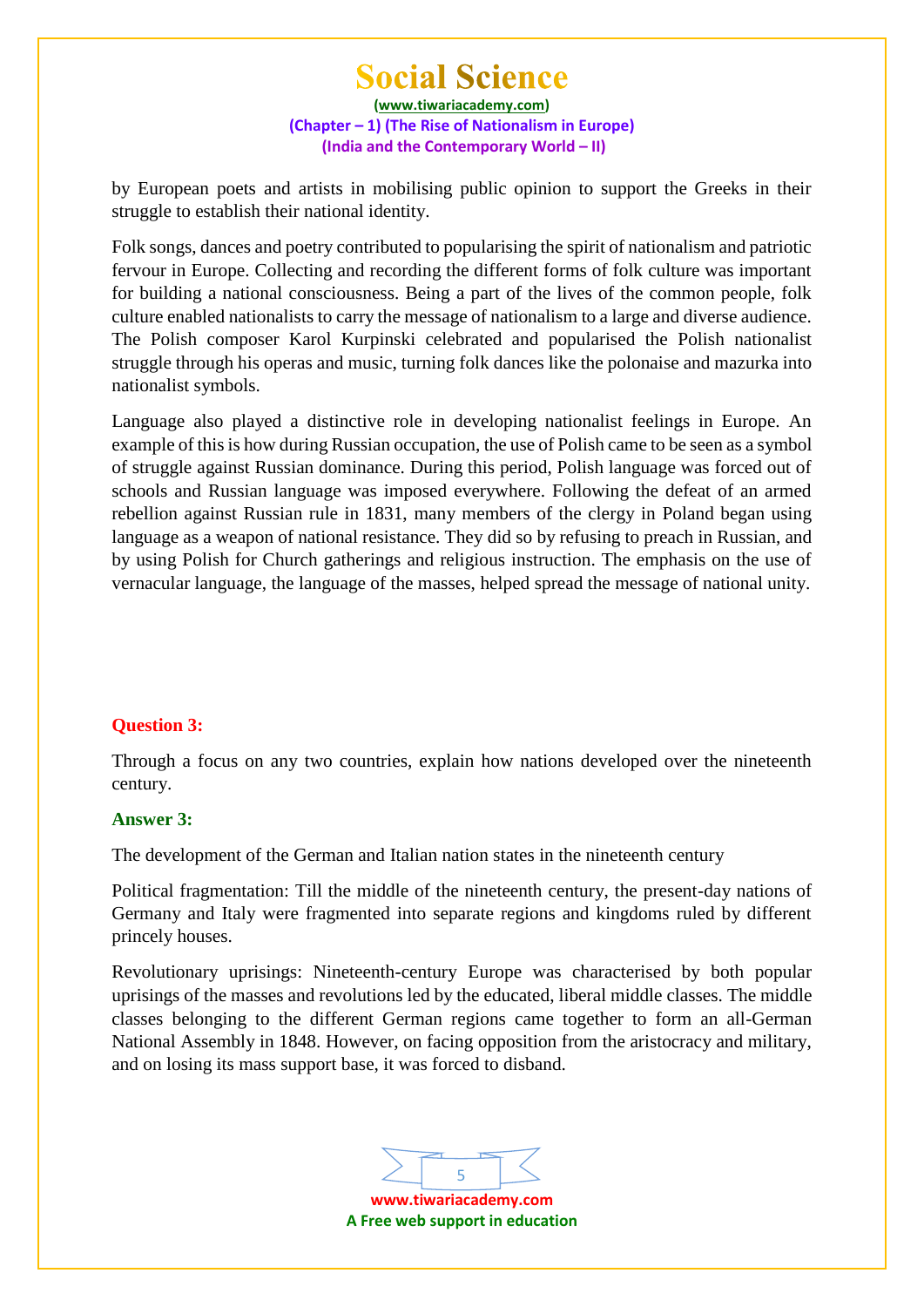**(www.tiwariacademy.com) (Chapter – 1) (The Rise of Nationalism in Europe) (India and the Contemporary World – II)**

In the Italian region, during the 1830s, revolutionaries like Giuseppe Mazzini sought to establish a unitary Italian Republic. However, the revolutionary uprisings of 1831 and 1848 failed to unite Italy.

Unification with the help of the army: After the failure of the revolutions, the process of German and Italian unification was continued by the aristocracy and the army. Germany was united by the Prussian chief minister Otto von Bismarck with the help of the Prussian army and bureaucracy. The German empire was proclaimed in 1871.

The Italian state of Sardinia-Piedmont played a role similar to that played by Prussia. Count Camillo de Cavour (the Chief Minister) led the movement to unite the separate states of nineteenth-century Italy with the help of the army and an alliance with France. The regions annexed by Giuseppe Garibaldi and his Red Shirts joined with the northern regions to form a united Italy. The italian nation was proclaimed in 1861. The Papal States joined in 1870.

#### **Question 4:**

How was the history of nationalism in Britain unlike the rest of Europe?

#### **Answer 4:**

The history of nationalism in Britain was unlike that in the rest of Europe in the sense that it was forced down upon the masses. There was no concept of a British nation prior to the eighteenth century. The region was in fact inhabited by different ethnic groups (English, Welsh, Scot, Irish). Each group had its own cultural and political tradition. However, as the English state grew in terms of wealth, importance and power, it was able to extend its influence over the other states of the islands. The English parliament, which had seized power from the monarchy, played a crucial role in doing away with the ethnic distinctions and uniting the different groups into a British nation-state, with England at its centre. The ethnic nationalities were, directly or indirectly, forced to join the English state to form the United Kingdom of Great Britain. The symbols of new Britain—the British flag, the national anthem and the English language were widely popularised, while the distinctive identities of the other joining states were systematically suppressed. English culture dominated the British nation, while the other states became mere subsidiaries in the Union. Thus, nationalism in Britain did not come about as a result of the people's desire to unite or countrywide movements for the same, but from the decisions of the people in power.